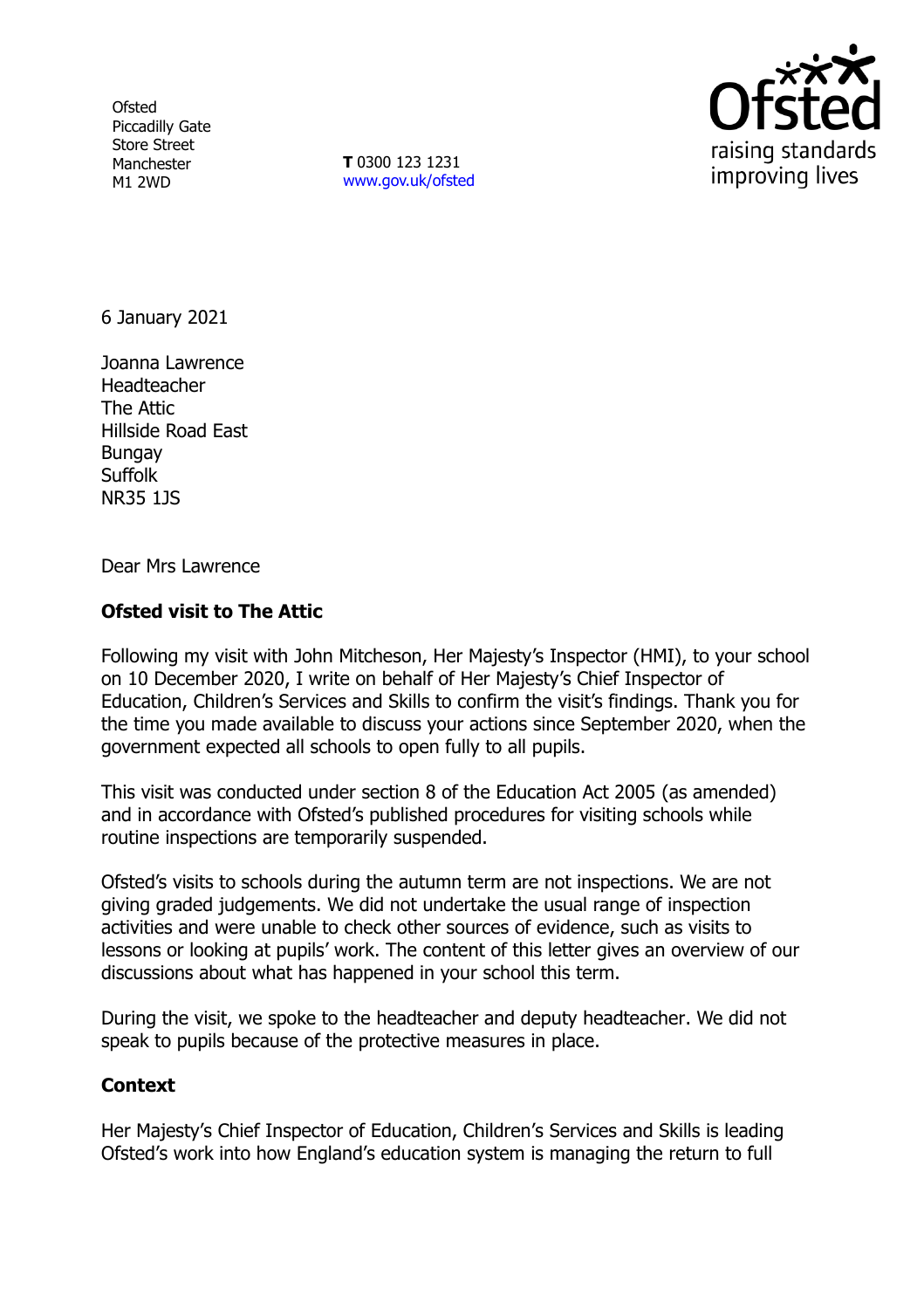

education for pupils following an extended break in formal schooling due to the COVID-19 (coronavirus) pandemic.

In undertaking this focused work, HMI are visiting a broad range of schools. HMI will visit a sample of:

- approximately 1,200 schools across all Ofsted grades (outstanding, good, requires improvement and inadequate)
- maintained schools, academies and free schools, special schools and centres of alternative provision, including those in cities, and coastal, town or rural communities.

The information from this visit will feed into Ofsted's national reporting so that the insights can be shared with the government and the education sector. We did not find any significant concerns during the visit. In such a case, an inspection report would be published on our website and available to parents and carers.

We did not consider your response to COVID-19 during the spring and summer terms 2020, when the school was not open to all pupils.

## **From this visit, inspectors noted that:**

- $\blacksquare$  The Attic is a pupil referral unit with three sites. At the time of the visit, a class 'bubble' was self-isolating at one site. Since the start of the autumn term, one third of pupils have had to learn from home across all sites.
- **Pupils attending The Attic have normally had a disrupted education. Leaders** have continued to use the processes they usually would to help support pupils to catch up.
- Almost all pupils have returned to school. Attendance is higher than it was at this time last year.
- Pupils returned to their usual planned curriculum in September 2020. For some pupils, this is a combination of classroom-based learning and learning at home.
- $\blacksquare$  It is usual for teachers to assess pupils starting points in English and mathematics when pupils join the school as they may have gaps in their learning. Teachers also carry out checks on pupils' social and emotional wellbeing.
- Teachers are using the information from their checks to produce individual plans that aim to help pupils catch up in their learning. Pupils benefit from small classes. Individual pupil lessons are available when needed.